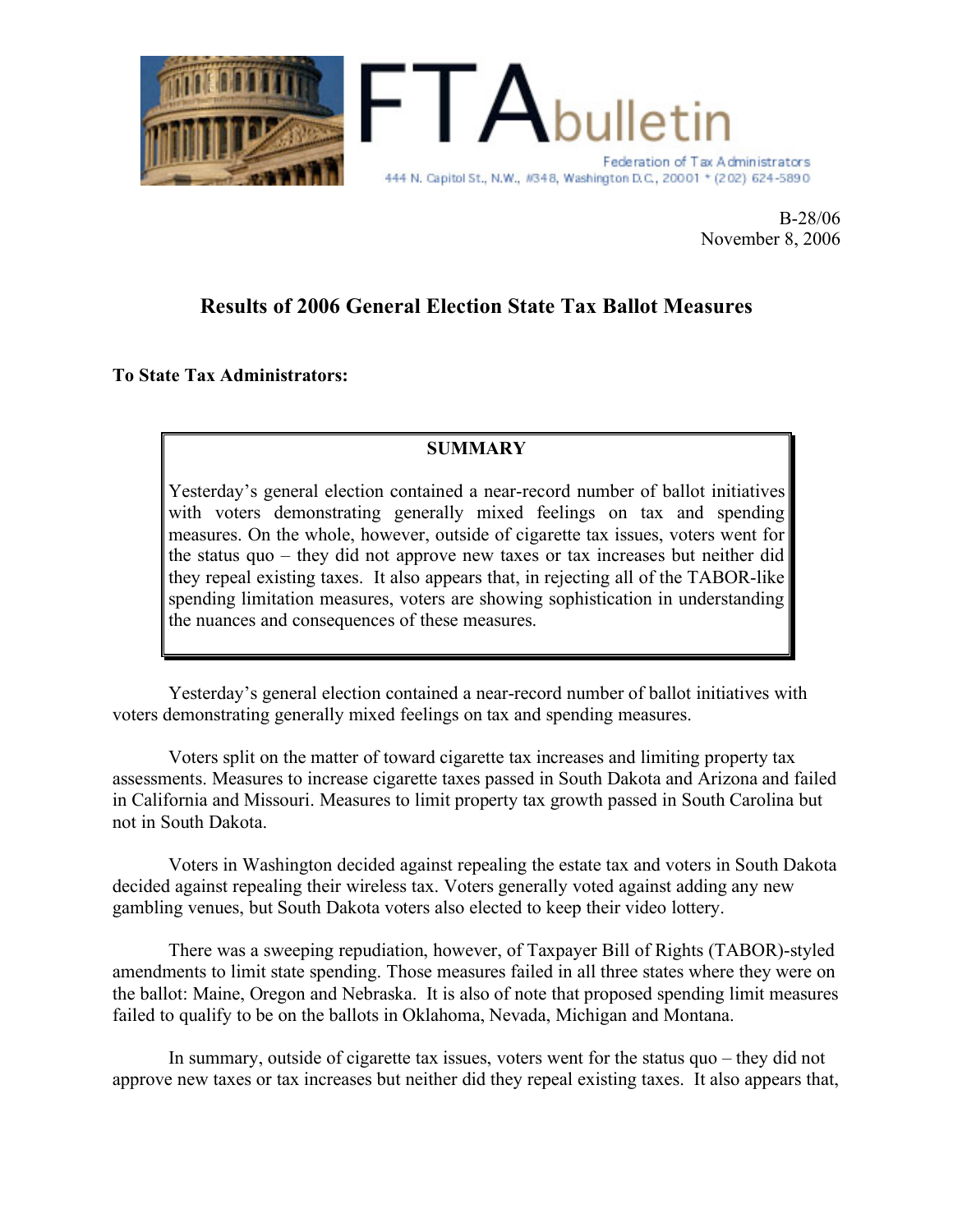in rejecting all of the TABOR-like spending limitation measures, voters are showing sophistication in understanding the nuances and consequences of these measures.

Here is a list of those initiatives, propositions and amendments of primary interest to state tax authorities. Ballots are still being counted in most states but outcomes are clear in most cases.

#### **Alaska**

### **Ballot Measure 2: Natural Gas Resources Tax and Production Credit**

**Failed** Yes – 34.7 percent, No – 65.3 percent – (50.6 percent of precincts reporting.) The initiative would have levied a 3 cents a year per thousand cubic feet of taxable gas in the ground on leaseholders. It would have repealed the tax once a major gas pipeline system is built and the gas is transported, and a tax credit would have be allowed for some of the leasehold tax. Disputed taxes would have been deposited into an escrow account pending court challenges.

#### **Arizona**

# **Proposition 101: 2006 Taxpayer Protection Act**

**No results yet;** preliminary results showed 532,405 – 50 percent for and 522,701 – 50 percent against. This proposition would reset all tax entities' property tax limits to the current 2005 level. Beginning in 2007, the new levy limit would increase by 2 percent per year, plus any new construction. To exceed this limit, local jurisdictions would need voter approval. This measure would amend a current constitutional provision that limited increases to 2 percent plus new construction, since 1980. However, jurisdictions that have not been at their levy limit could increase levies by more.

# **Prop 203: First Things First For Arizona's Children**

**Passed** Yes – 52.6 percent, No, 47.4 percent. (Final) Raises the tax on cigarettes by 80 cents, from the current \$1.18 to \$1.98, to fund early childhood development. The tax increases for other tobacco products are: 9 cents per ounce on smoking tobacco (for those who roll their own cigarettes), snuff, and chewing tobacco; 2.2 cents per ounce on cavendish, plug, or twist tobacco; 17.8 cents per pack of 20 on small cigars; and 8.8 cents per three on cigars that retail for no more than 5 cents apiece, and 8.8 cents each on more expensive cigars.

# **California**

# **Proposition 86, Tobacco Tax to Fund Health Care**

**Failed** Yes – 47.7 percent, No – 52.3 percent. (89.4 percent of precincts reporting.) The Tobacco Tax Act of 2006 would have increased the excise tax on each pack of cigarettes from 87 cents to \$2.60, and would have indirectly increased taxes on other tobacco products. Most of the \$2.1 billion expected to be raised each year would have gone to health care programs.

# **Proposition 87, Oil Severance Tax**

**Failed** Yes – 45.0 percent, No – 55 percent. (89.4 percent of precincts reporting.) The Clean Alternative Energy Act would have levied a new severance tax on oil extracted in California to provide \$4 billion in funding for development of alternative energy sources. The tax would have been 1.5 percent of the gross value of barrels that sell for \$10 to \$25, 3 percent of barrels that sell for \$25 to \$40, 4.5 percent of barrels that sell for \$40 to \$60, and 6 percent of barrels that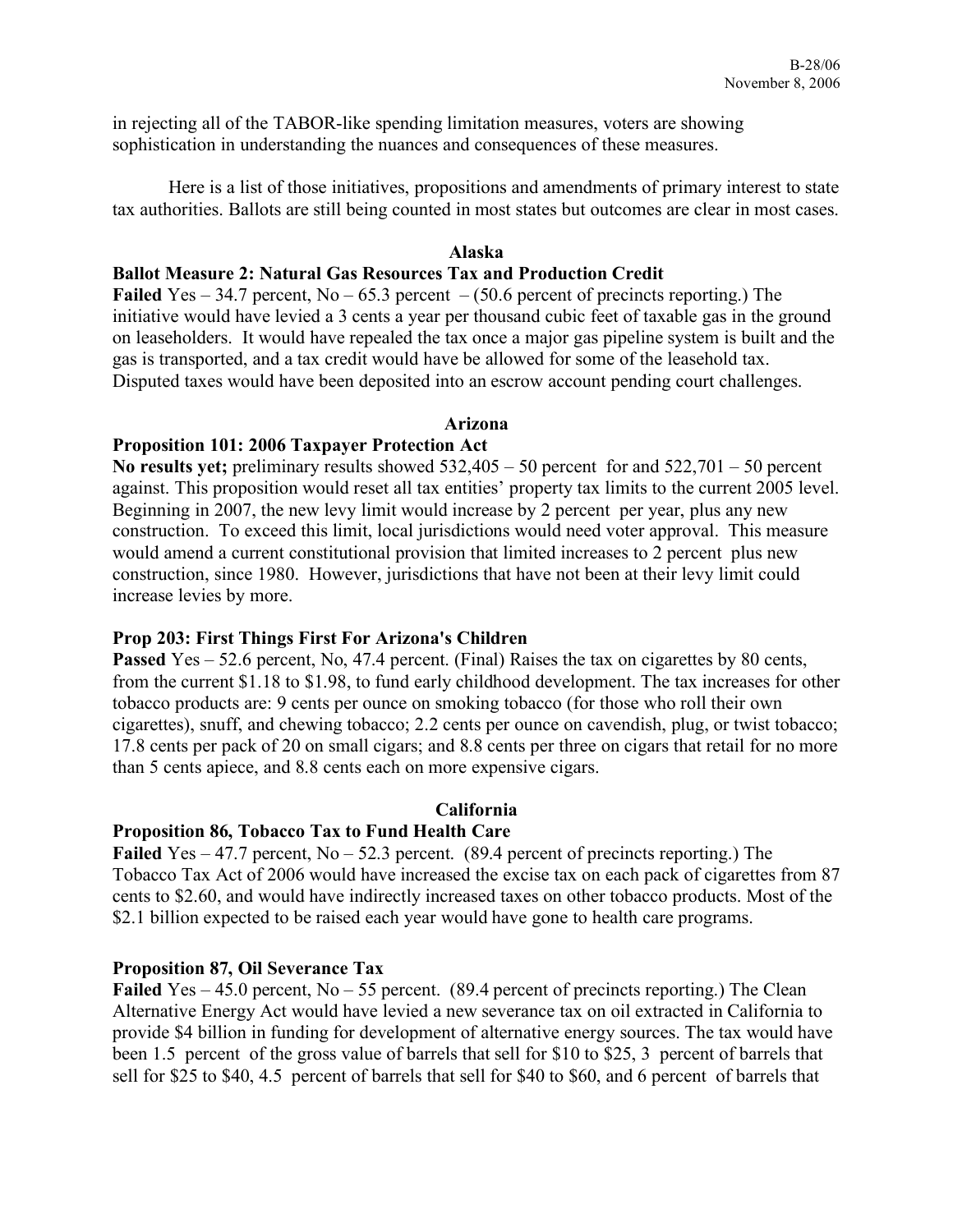sell for \$60 or more. Proposition 87 would have given Board of Equalization the authority for the first time to set a tax rate for a product other than tobacco.

# **Proposition 88, Parcel Tax to Fund Education**

**Failed** Yes – 22.9 percent, No – 77.1 percent, (89.4 percent of precincts reporting.) The Classroom Learning and Accountability Act would have levied a \$50 tax on every real property parcel in the state, except for property owned by certain elderly and disabled homeowners. The \$450 million raised by the measure each year would have been allocated to school districts to be used for class-size reduction, textbooks, and other programs.

# **Proposition 89, Publicly Financed Political Campaigns**

**Failed** Yes – 25.3 percent, No – 74.7 percent. (89.4 percent of precincts reporting.) The California Clean Money and Fair Elections Act would have increased the state corporate income tax rate from 9.3 percent to 9.5 percent , and would have required that the \$200 million raised each year be spent on political campaigns for state elected officials.

# **Colorado**

# **Referendum H: Limiting State Business Tax Income Deductions**

**Passed** Yes – 50.8 percent, No – 49.2 percent. (86.8 percent of precincts reporting.) This eliminates the state deduction for the cost of wages for businesses that hire illegal aliens. Workers must be paid more than \$600 before the provision will kick in. This only applies in cases where the employer knew at the time of hire that the employee was an unauthorized alien. It does not apply to certain circumstances, such as when wages are paid in cash or when the employee utilized fraudulent documents.

# **Idaho**

# **Advisory Vote Only (non-binding) on Property Tax Relief**

**Passed.** Yes – 73 percent,  $No - 27$  percent. (79.3 percent of precincts reporting.) This confirms legislation enacted in August, 2006, that reduced local property taxes by approximately \$260 million and raised the state sales tax by one percent to 6 percent.

# **Proposition 1: Increasing K-12 Education Funding for Local Public Schools by Adding One percent to State Sales Tax**

Failed. Yes – 45 percent, No – 55 percent. Proposition 1 would have required the state to provide adequate and stable funding for local K-12 public schools, either from a new 1 percent sales tax effective July 1, 2007 or an alternative stream of funding.

# **Louisiana**

# **No. 7**

**Passed**; Yes – 78 percent, No – 22 percent. (Final.) This measure replaces seven New Orleans tax assessors with single office.

# **Maine**

# **Question 1**

**Failed**; Yes – 45.7 percent. 54.3 percent. (85 percent of precincts reporting.) This initiative would have imposed Colorado-style tax and spending limits (TABOR).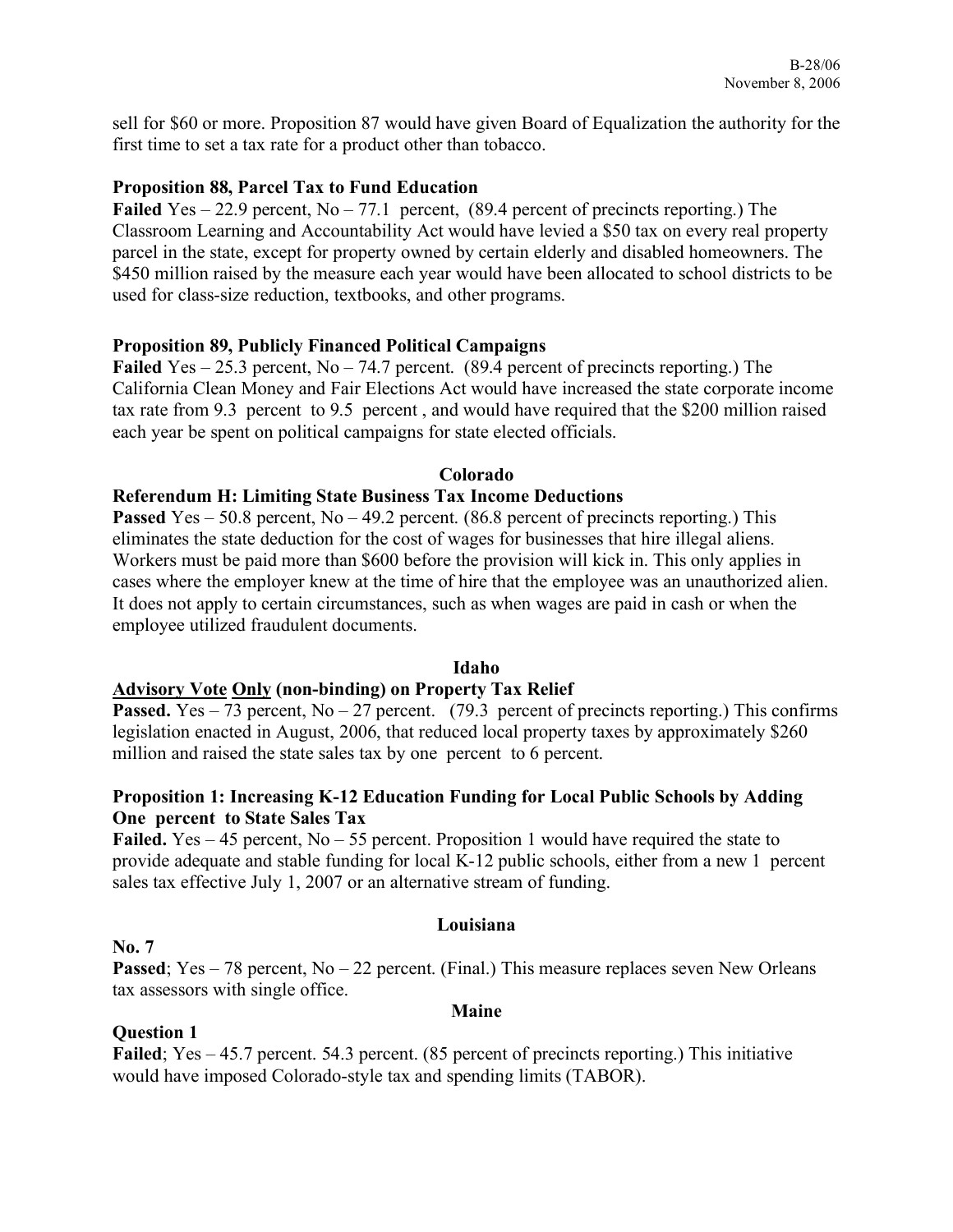#### **Minnesota**

### **Constitutional Amendment**

**Passed**; Yes – 58.8 percent, No, 41.2 percent (78 percent of precincts reporting.) A constitutional amendment requires motor vehicle tax revenue to be used for transportation projects. This dedicates revenues from a tax on the sale of new and used motor vehicles over a five-year period, so that after June 30, 2011, all of the revenue is dedicated at least 40 percent for public transit assistance and not more than 60 percent for highway purposes.

#### **Missouri**

#### **Amendment 3.**

Failed Yes – 48 percent, No – 52 percent (95.6 percent of precincts reporting.) Would have raised the tax on a pack of cigarettes by 80 cents, from 17 cents to 87 cents, with revenues dedicated to the Healthy Future Trust Fund.

#### **Nebraska**

# **Measure 421**

Failed Yes – 39 percent, No – 61 percent. (99 percent of precincts reporting.) An initiative that would have permitted a limited number of video keno machines.

#### **Measure 423**

**Failed** Yes – 30 percent, No – 70 percent. (99 percent of precincts reporting.) The Stop Overspending Nebraska initiative would have imposed Colorado-style tax and spending limits (TABOR), limiting the growth of state spending to inflation plus population growth.

# **New Jersey**

# **Public Question 1**

**Passed**; Yes – 67 percent, No, 33 percent. (15 of 21 counties reporting.) Dedicates state revenue to reduce property taxes. This follows a budget deal from the summer that increased the sales tax from 6 percent to 7 percent , with half of new revenues used for current spending and the other half, if approved by this constitutional amendment, to be applied to property tax relief for 10 years.

# **Public Question 3**

**Passed**; Yes – 59 percent, No – 41 percent (15 of 21 counties reporting.) Dedicates 10.5 cents per gallon of the existing motor fuels tax (the entire current gasoline tax) for the cost of funding the state transportation system. The current constitutional dedication is 9 cents per gallon of the motor fuels tax.

#### **Ohio**

#### **Issue 3**

Failed. Yes – 43.3 percent, No – 57.6 percent. (98.2 percent of precincts reporting.) This amendment to the Constitution would have permitted up to 31,500 slot machines at seven horse racing tracks and at two Cleveland non-track locations and permitted expanded gaming in four Cuyahoga County locations.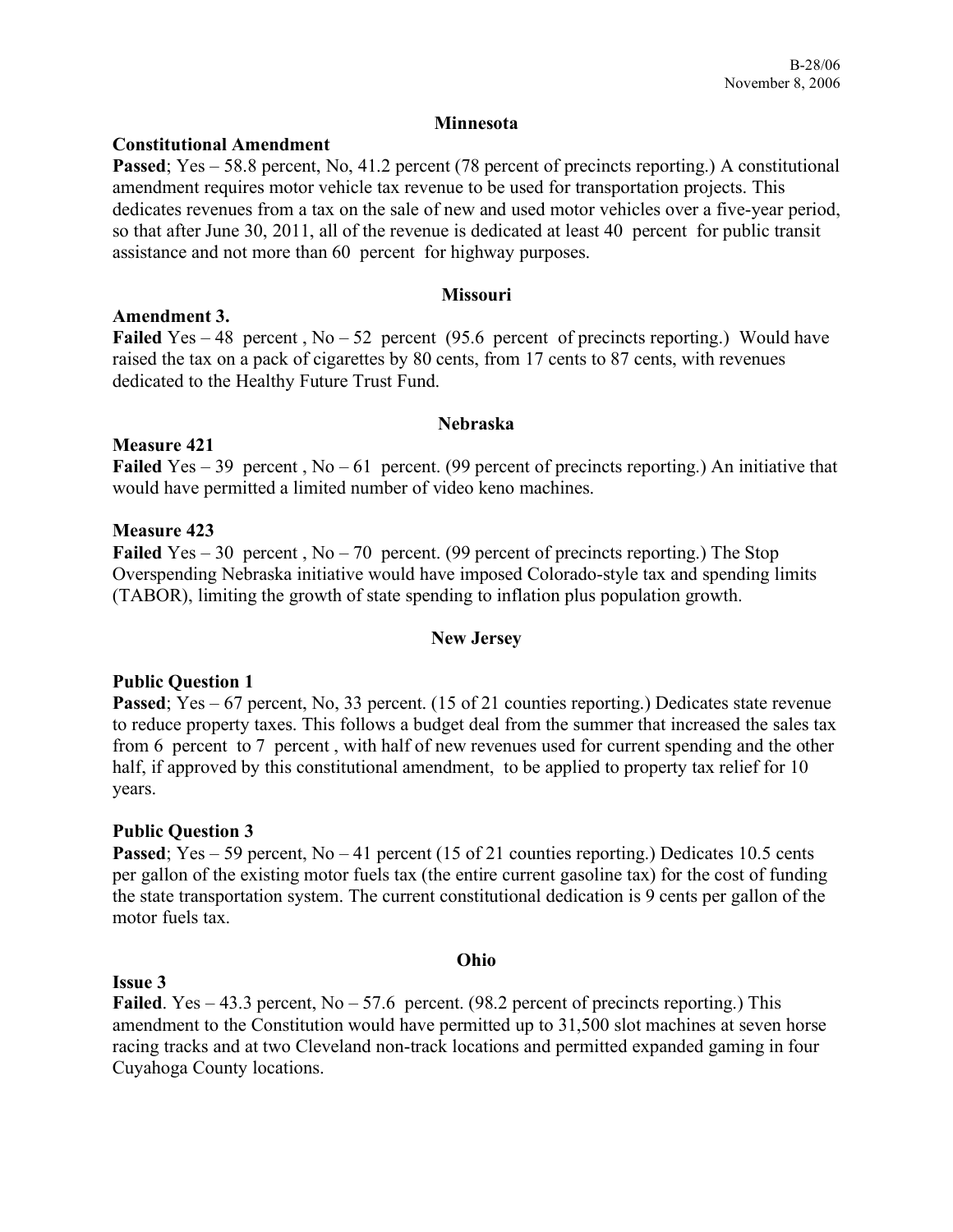### **Oregon**

# **Measure 41**

**Failed**. Yes  $-36.8$  percent, No  $-63.2$  percent. (56 percent of precincts reporting.) This measure would have changed how state income taxes are calculated. Currently, Oregon taxpayers may take a personal exemption tax credit (\$154 for 2005) for each exemption allowed under federal tax law. This measure would have given Oregon taxpayers the option of taking a tax deduction equal to the amount deducted on federal taxes. Currently, federal law allows taxpayers to take a deduction (\$3,200 in 2005) for each personal exemption allowed under federal law. Taxpayers could have claimed either the new deduction created in this measure or the existing personal exemption credit, if the existing credit resulted in a lower tax for the taxpayer.

# **Measure 48**

Failed. Yes – 29.1 percent, No – 70.9 percent. (56 percent of precincts reporting.) This would have placed a new limit on spending by the state government, proposing to limit state spending by amending the Oregon Constitution to provide that, unless approved by a two-thirds vote of both the Oregon House and Senate and a subsequent approval by a majority of the voters, spending for state services in a two-year period cannot exceed the amount spent in the previous two-year period plus the combined rate of the increase of the state's population and inflation in that same, previous, two-year period.

# **Rhode Island**

# **Question 1**

**Failed** Yes – 37 percent, No – 63 percent. This measure would have permitted the building of a private casino in the town of West Warwick through a partnership by Harrah's and the Narragansett Indian tribe, giving them exclusive rights to operate the state's only casino. Tax proceeds from the casino would have been dedicated to property-tax relief.

# **South Carolina**

# **Amendment 4**

**Passed**. Yes – 65.8 percent,  $No - 34.2$  percent. (Final.) Limits growth of property tax assessments to 15 percent every five years. Voters will decide on a county-by-county basis how much to increase the sales tax to pay for property tax credits for all classes of property. The measure limits the growth of property tax assessments to approximately 3 percent per year.

# **Amendment D**

Failed. Yes – 20 percent, No – 80 percent. (99.8 percent of precincts reporting.) Would have amended the state constitution to base the taxable value of property upon its acquisition value for property sold after January 1, 2007 and limited the annual increases in property values to not more than 3 percent unless the property is sold.

**South Dakota**

# **Measure 2**

**Passed**. Yes – 61 percent,  $No - 39$  percent. (99.8 percent of precincts reporting.) Measure increases the cigarette tax from 53 cents to \$1.53 per pack and increases the tax on other tobacco products from 10 percent to 35 percent.